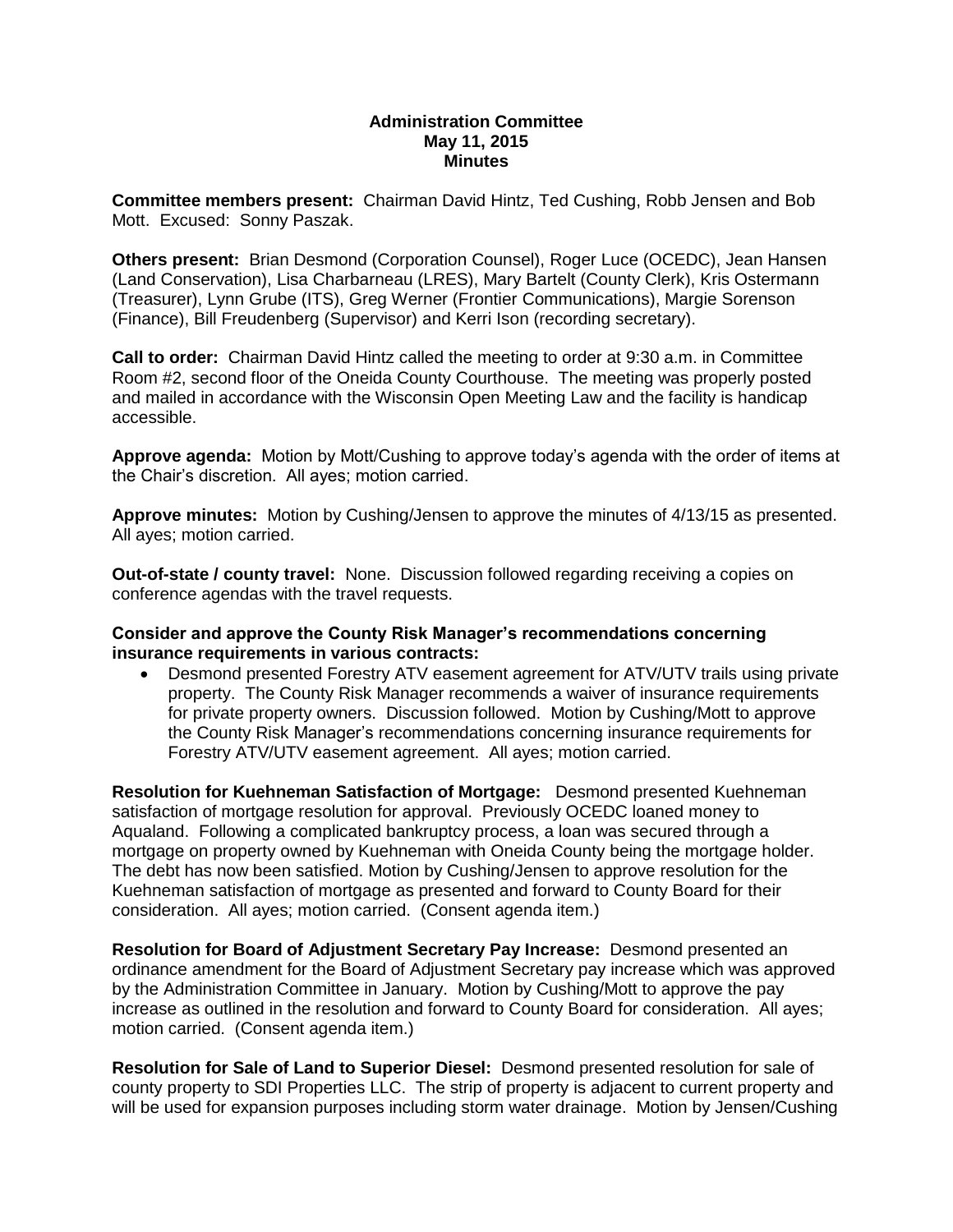to approve the sale of property to SDI Properties LLC and forward to County Board for consideration. All ayes; motion carried.

**LTE Conservationist Specialist funding:** Hansen presented request for a summer LTE position to assist with the field season at a cost of \$7,506 to come from the contingency fund, as suggested by Sorenson. Charbarneau noted the timeframe for hiring an LTE, depending on the pool of candidates, is two to four weeks. Discussion followed. There is a joint LRES/Conservation-UWEX meeting on 5/12/15 to discuss options for the Land Conservation Department based on the study conducted by North Central Regional Planning Commission. Motion by Cushing/Mott to approve an LTE in the amount \$7,506 pending the outcome of the joint meeting of LRES and Conservation/UWEX on 5/12/15. Discussion followed. It was noted the purpose of the motion is to support hiring an LTE for the amount of \$7,506 unless another option is identified at the 5/12/15 meeting. All ayes; motion carried.

**Review Options for Veteran's Service Office Committee/Commission:** Hintz noted currently the Veteran's Service Office (VSO) reports to the Veteran's Service Commission (VSC). Following a joint Administration/LRES Committee meeting last week, there are thoughts this should be changed. Options include (a) forming a new committee of County Board supervisors, (b) assign VSO to an existing committee or (c) adjust the makeup of the VSC. Charbarneau contacted other counties regarding the issue. All options are used; however, the most common is to assign the VSO to an existing committee which was generally the Social Services Committee. It was felt this would be a good fit since the VSO already works with Social Services. It was noted, if the VSO is assigned to a standing committee, the duties for the Commission would be adjusted to statutorily assigned duties. Hintz would like to consider having the VSO report to the Social Services Committee. This would require an ordinance amendment by County Board. Lengthy discussion followed. Motion by Jensen/Cushing directing Corporation Counsel to draft an ordinance amendment regarding the Social Services Committee becoming the committee of jurisdiction for the Veteran's Service Department, which may include some changes to the duties of the Veteran's Service Commission. Lengthy discussion followed. All ayes; motion carried. The resolution will be reviewed at a future meeting.

## **Vouchers, reports, purchase orders and line item transfers:**

*County Clerk:*

- Bartelt reviewed vouchers in detail. Motion by Jensen/Hintz to approve the County Clerk's vouchers as presented. All ayes; motion carried.
- Staff has contacted three printing companies for quotes to print county directories. Bartelt discussed issues with recent printer. Discussion followed. Motion by Jensen/Hintz to approve Northland Printing to print the county directory update pending approval from Corporation Counsel, and with the understanding Island Bay will be contacted. Discussion followed. All ayes; motion carried.
- As of 5/18/15 marriage license applications will be done online through the State Vital Records site.

*Treasurer:*

- Motion by Cushing/Mott to approve the Treasurer's vouchers as presented. All ayes; motion carried.
- Motion Cushing/Hintz to accept receipt of the 4/1/15 statement of cash. All ayes; motion carried.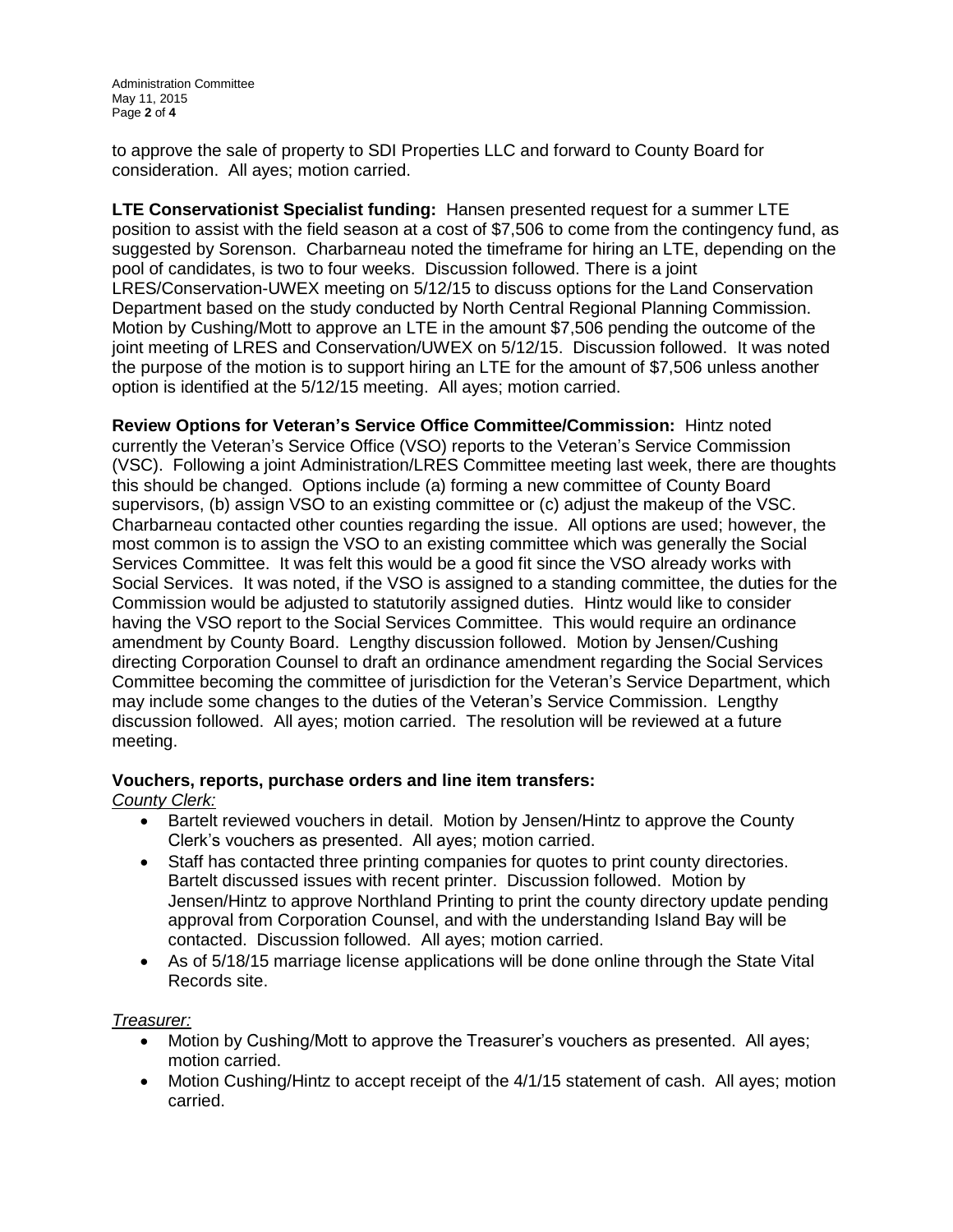Administration Committee May 11, 2015 Page **3** of **4**

> Ostermann opened bids received for environmental assessments of in-rem foreclosure properties. Bid results: MSA Professional Services, Inc. (Rhinelander) - \$475 per property, KPH Environmental Corporation (Milwaukee) - \$985 per property; K. Singh and Associates, Inc. (Waupaca) - \$950 per property. Motion by Cushing/Hintz to approve MSA for environmental screening bids at \$475 per property. All ayes; motion carried.

# *ITS:*

- Roundtable introductions were held. Werner (Frontier Communications) was present to help explain billing issues and credit process which Grube discussed at last month's meeting. He felt there was some miscommunication during the telephone conversion last June. After much discussion with Grube (ITS), Frontier has agreed to issue a credit to Oneida County in the amount of \$11,346. Werner indicated an account credit is typically issued; however, because this is a unique situation, approval has been given to issue a check to Oneida County for the credit. Grube believes the credit is a fair compromise. Discussion followed. Committee thanked Werner for attending.
- Grube is considering retirement in January 2016 and will provide a six-month notice.
- Motion by Cushing/Jensen to approve ITS vouchers as presented. Discussion followed. All ayes; motion carried.
- Grube provided updated cost estimates for tablet devices for Supervisors as well as cost estimates for printing/paper. Discussion followed regarding devices, capabilities, initial and ongoing costs, and estimated cost savings by eliminating printing/postage/staff time. Lengthy discussion continued. Motion by Cushing/Hintz that tablets for the County Board Supervisors be included in the Capital Improvement Program evaluation process. Discussion followed. All ayes; motion carried.
- Grube presented capital improvement project requests (CIP) requests for 2016 only. She did not project further since she plans to retire and the new director may have different ideas. She also provided a list of potential ITS equipment and software needed and cost estimates for the next five years. Lengthy discussion followed regarding needs, funding, etc. She believes departments should be made aware of how much maintenance agreements costs to help determine need. Motion by Cushing/Hintz to accept the ITS Department's CIP projects as presented. All ayes; motion carried.
- Grube provided list of servers, when purchased and potential replacement dates. Discussion followed.

## *Finance:*

- Motion by Cushing/Jensen to approve the Finance Department's blanket purchase orders and bills as presented. All ayes; motion carried.
- Sorenson provided general investment summary for period ending 3/31/15. She noted some financial institutions have contacted her and Ostermann offering better rates. Discussion followed.
- Motion by Cushing/Mott to approve line item transfers for Buildings and Grounds, ITS, Register of Deeds and Social Services as presented. All ayes; motion carried.

## **Public comment:** None.

## **Items to be included on next agenda:**

 Discussion was held regarding different sales tax that appears on Frontier Communication invoices. Werner will research and respond to Sorenson.